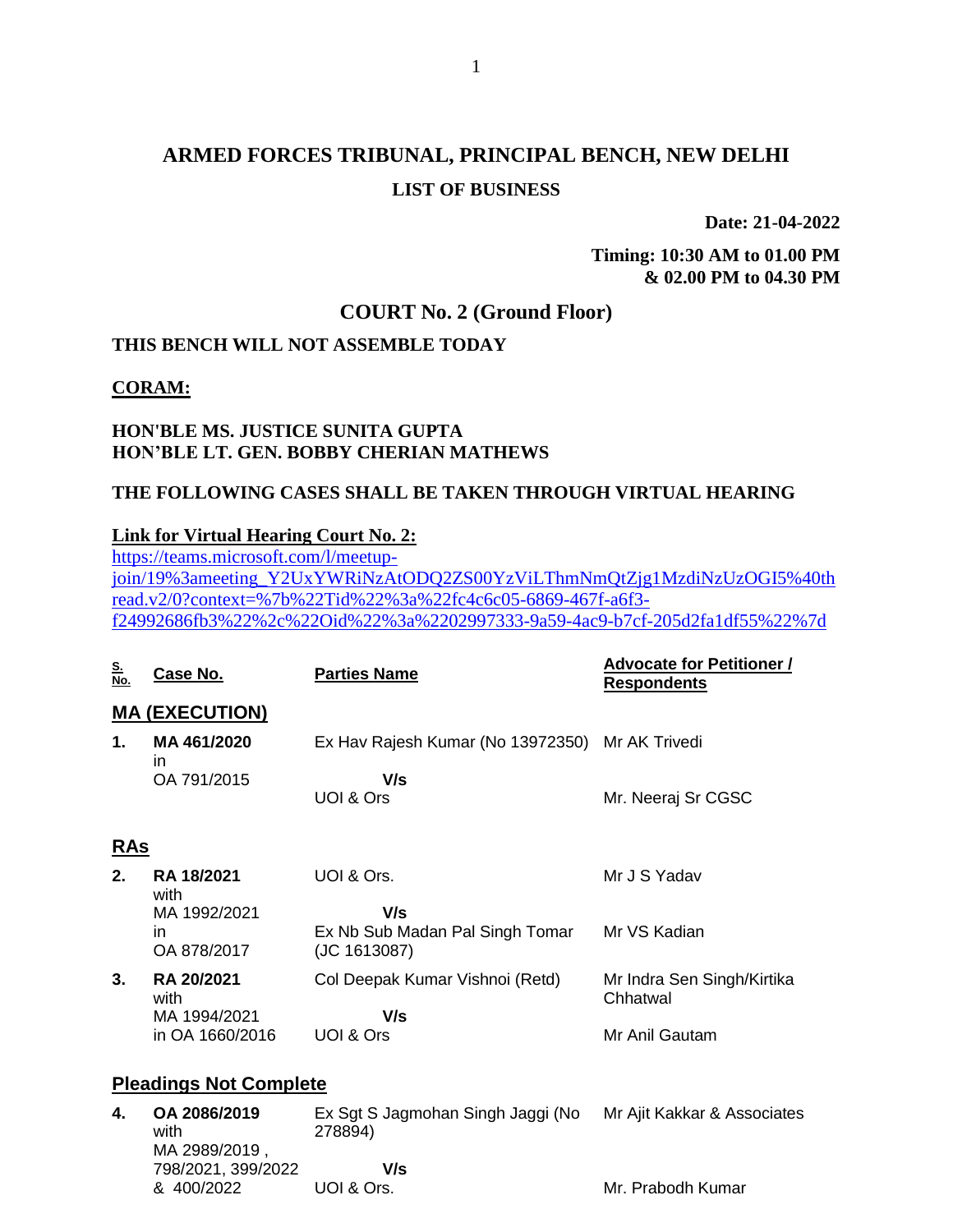| 5.          | OA 1591/2020<br>(OA 2569/2018 (RB,           | (IC 41276L) Lt Col Piyush Bahuguna<br>(Retd)                    | Mr. Sunil Kumar Jha, Ms Shriya<br>,Mr Vinayak Batta                 |
|-------------|----------------------------------------------|-----------------------------------------------------------------|---------------------------------------------------------------------|
|             | Chandigarh)                                  | V/s<br>UOI & Ors.                                               | Gp Capt Karan Singh Bhati, Sr<br><b>CGSC</b>                        |
| 6.          | OA 2031/2021<br>with<br>MA 2097/2021 &       | Cpl Asheesh Sharma (Retd) (No<br>704396)<br>V/s                 | Mr Manoj Kr Gupta                                                   |
|             | 822/2022                                     | UOI & Ors.                                                      | Mr Harish V Shankar                                                 |
| <b>WITH</b> |                                              |                                                                 |                                                                     |
| 7.          | OA 394/2022<br>with MA 506/2022              | Cpl Prashant Kumar Pandey (Retd)<br>(No 768310)<br>V/s          | Mr Manoj Kr Gupta                                                   |
|             |                                              | UOI & Ors.                                                      | Mr Harish V Shankar                                                 |
| 8.          | OA 2079/2021<br>with                         | Ex CPL Shahid Roshan (682202 R)                                 | Mr Ajit Kakkar & Assoiates                                          |
|             | MA 2154/2021,<br>MA 1064/2022 &<br>1070/2022 | V/s<br>UOI & Ors.                                               | Mr. Avdhesh Kumar Singh for R<br>1 and 4 & None for R 2-3           |
|             |                                              |                                                                 |                                                                     |
|             | <b>Pleadings Complete</b>                    |                                                                 |                                                                     |
| 9.          | OA 132/2018<br>with<br>MA 3305/2019          | JC-143849X Ex-Subedar (Hony. Sub.<br>Maj.) Sher Singh Yadav     | Mr. Ajai Bhalla & Ms. Sangeeta<br>Tomar                             |
|             |                                              | V/s<br>UOI & Ors.                                               | Mr Ashok Chaitanya                                                  |
| 10.         | OA 770/2019<br>with                          | Ms Preeti Lohchub Widow of IC<br>47763F Late Maj Sanjay Lohchub | Mr Chaitanya Agarwal                                                |
|             | MA 1372/2019 &<br>73/2022                    | V/s<br>UOI & Ors.                                               | Mr. Shyam Narayan for R 1-3 &<br>Mr Pratap Chandra Rana for R-<br>4 |
|             | <b>FOR FINAL HEARING</b>                     |                                                                 |                                                                     |
| 11.         | OA 1296/2018<br>with                         | IC-49695-X Col Atul Dimri                                       | Mr. S S Pandey & Associates                                         |
|             | MA 2253/2018                                 | V/s<br>UOI & Ors.                                               | Gp Capt Karan Singh Bhati, Sr.<br><b>CGSC</b>                       |

 **V/s** UOI & Ors.

MA 1780/2018 & 2636/2021

## Mr. Shyam Narayan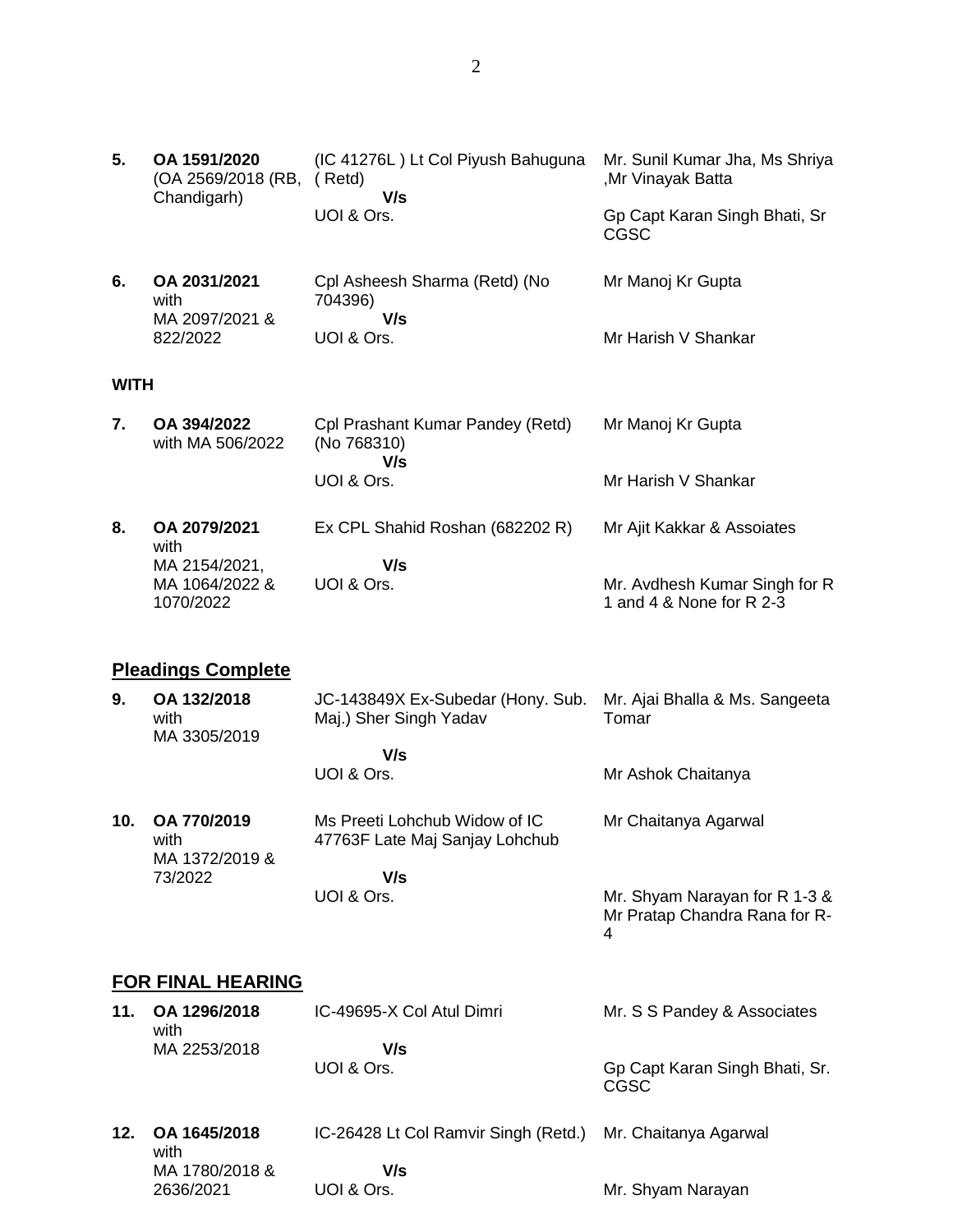|  | 13. OA 1756/2020<br>with | Smt. Kamla Devi | Mr. Arun Kumar Vashishta |
|--|--------------------------|-----------------|--------------------------|
|  | MA 2003/2020             | V/s             |                          |
|  |                          | UOI & Ors.      | Mr. Y P Singh            |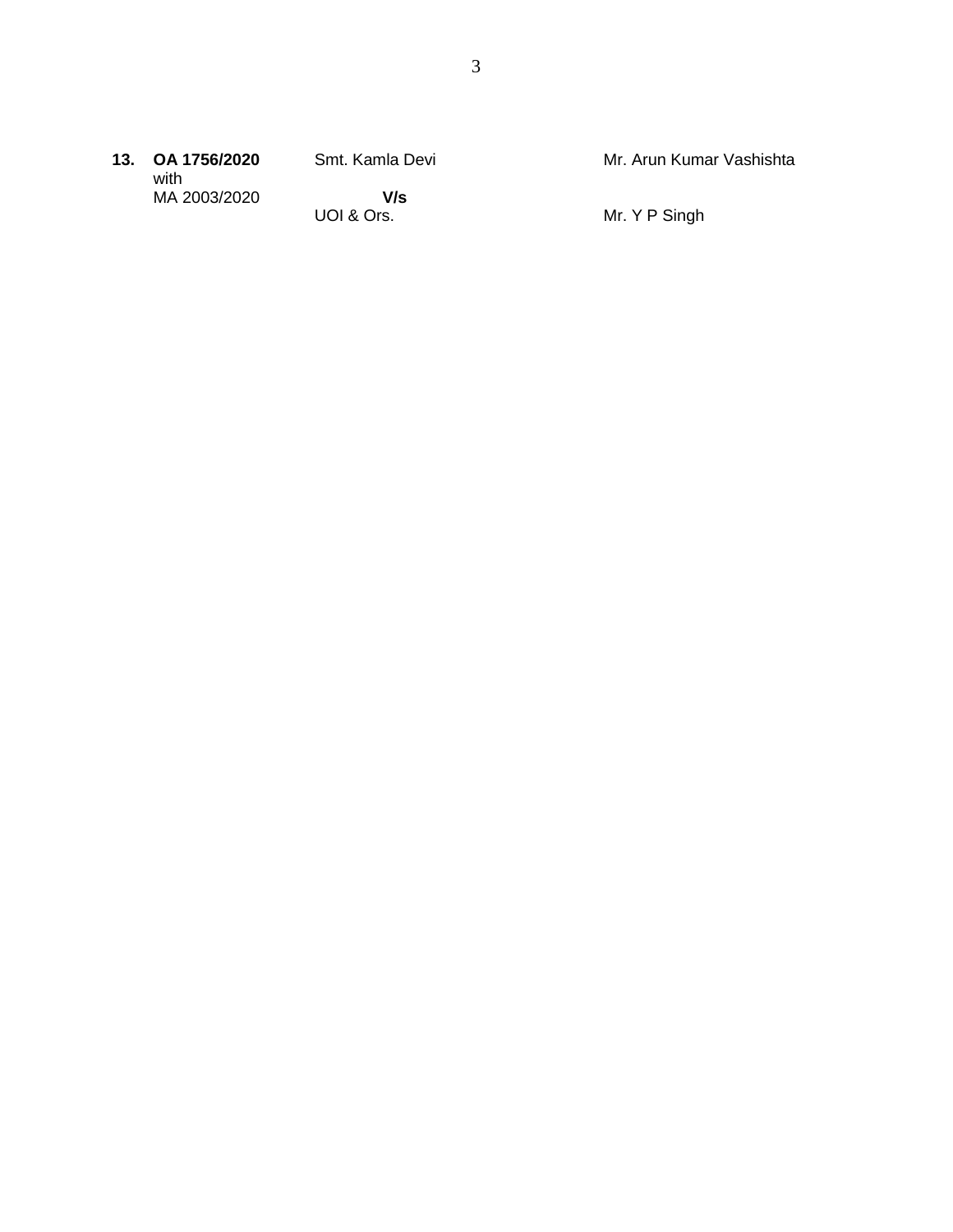# **ARMED FORCES TRIBUNAL, PRINCIPAL BENCH, NEW DELHI LIST OF BUSINESS**

**Date: 21-04-2022**

**Timing: 10:30 AM to 01.00 PM & 02.00 PM to 04.30 PM**

### **COURT No. 3 (First Floor)**

### **THIS BENCH WILL ASSEMBLE AT 11.00 AM**

### **CORAM:**

### **HON'BLE MS. JUSTICE ANJANA MISHRA HON'BLE LT. GEN. P. M. HARIZ**

### **THIS MATTER SHALL BE TAKEN THROUGH VIRTUAL HEARING**

### **Link for Virtual Hearing Court No. 3:**

[https://teams.microsoft.com/l/meetup](https://teams.microsoft.com/l/meetup-join/19%3ameeting_NTU0Zjg5YzktMTRmOS00MzQzLTkwNjUtNzhlODczODJmMjJh%40thread.v2/0?context=%7b%22Tid%22%3a%22fc4c6c05-6869-467f-a6f3-f24992686fb3%22%2c%22Oid%22%3a%2202997333-9a59-4ac9-b7cf-205d2fa1df55%22%7d)[join/19%3ameeting\\_NTU0Zjg5YzktMTRmOS00MzQzLTkwNjUtNzhlODczODJmMjJh%40thr](https://teams.microsoft.com/l/meetup-join/19%3ameeting_NTU0Zjg5YzktMTRmOS00MzQzLTkwNjUtNzhlODczODJmMjJh%40thread.v2/0?context=%7b%22Tid%22%3a%22fc4c6c05-6869-467f-a6f3-f24992686fb3%22%2c%22Oid%22%3a%2202997333-9a59-4ac9-b7cf-205d2fa1df55%22%7d) [ead.v2/0?context=%7b%22Tid%22%3a%22fc4c6c05-6869-467f-a6f3](https://teams.microsoft.com/l/meetup-join/19%3ameeting_NTU0Zjg5YzktMTRmOS00MzQzLTkwNjUtNzhlODczODJmMjJh%40thread.v2/0?context=%7b%22Tid%22%3a%22fc4c6c05-6869-467f-a6f3-f24992686fb3%22%2c%22Oid%22%3a%2202997333-9a59-4ac9-b7cf-205d2fa1df55%22%7d) [f24992686fb3%22%2c%22Oid%22%3a%2202997333-9a59-4ac9-b7cf-205d2fa1df55%22%7d](https://teams.microsoft.com/l/meetup-join/19%3ameeting_NTU0Zjg5YzktMTRmOS00MzQzLTkwNjUtNzhlODczODJmMjJh%40thread.v2/0?context=%7b%22Tid%22%3a%22fc4c6c05-6869-467f-a6f3-f24992686fb3%22%2c%22Oid%22%3a%2202997333-9a59-4ac9-b7cf-205d2fa1df55%22%7d)

|    | S. No. Case No.               | <b>Parties Name</b>                                | <b>Advocate for Petitioner /</b><br><b>Respondents</b> |
|----|-------------------------------|----------------------------------------------------|--------------------------------------------------------|
|    | <b>ADMISSION MATTERS</b>      |                                                    |                                                        |
| 1. | OA 2341/2021<br>with          | SL - 03411 K Lt Col K Ramaraj (Retd)               | Mr Rajiv Manglik                                       |
|    | MA 491/2022 &<br>MA 1038/2022 | V/s<br>UOI & Ors.                                  | Mr Rajeev Kumar                                        |
| 2. | OA 782/2022                   | (13956048 W) Sep Chandrabir Singh<br>Poonia (Retd) | Mr U S Maurya                                          |
|    |                               | V/s                                                |                                                        |
|    |                               | UOI & Ors.                                         | None                                                   |
| 3. | OA 783/2022                   | Ex LEM (P) Satish Kumar (213835-R)                 | Mr Ved Prakash & Devendra<br>Kumar                     |
|    |                               | V/s<br>UOI & Ors.                                  | None                                                   |
| 4. | OA 784/2022                   | Nk Nanak Chand (8824547A)                          | Mr U S Maurya                                          |
|    |                               | V/s<br>UOI & Ors.                                  | None                                                   |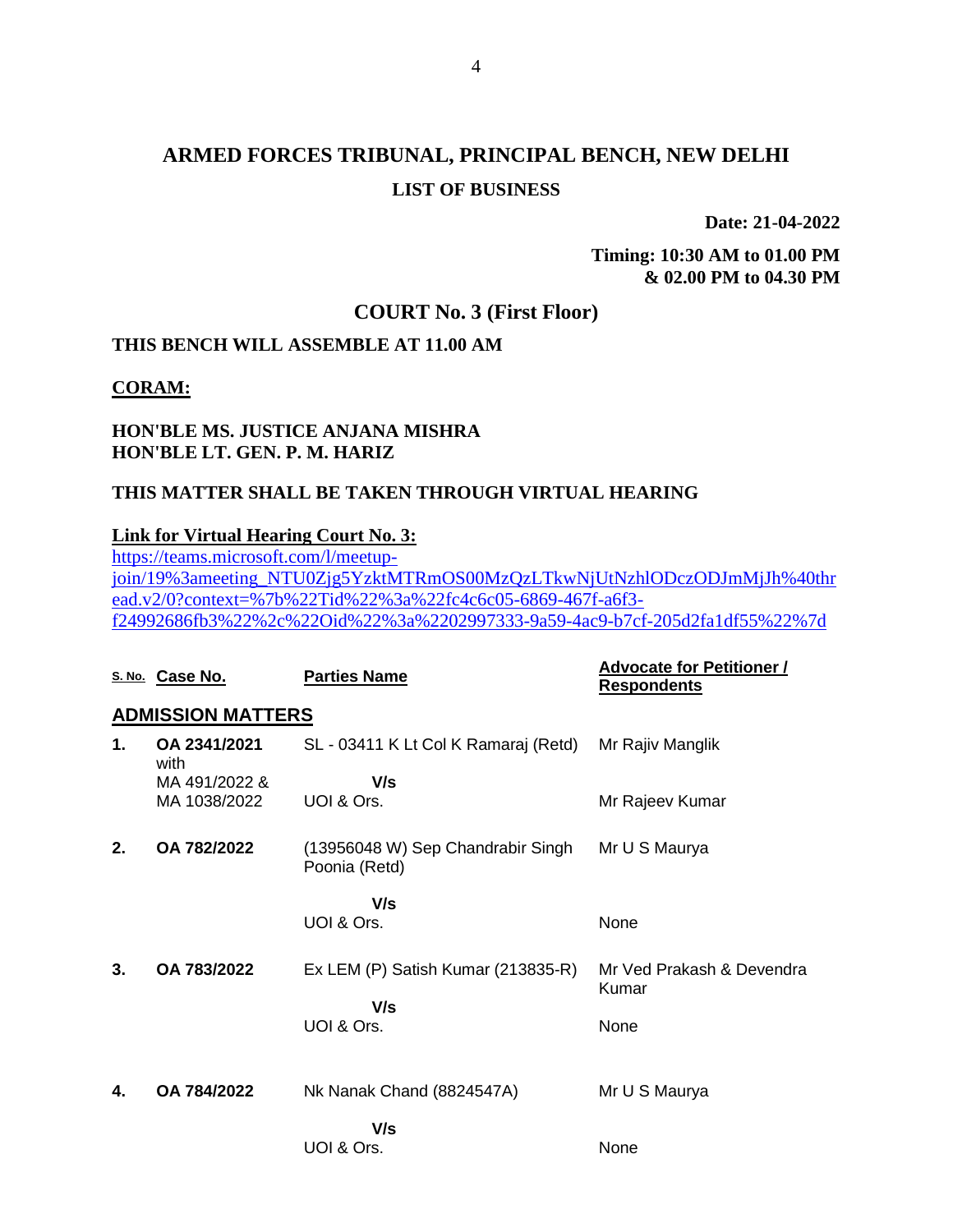| 5.  | OA 792/2022<br>with<br>MA 1013/2022 | Ex MWO Jaipal Singh Kadian (No<br>628692 H)      | Mr Virender Singh Kadian                        |
|-----|-------------------------------------|--------------------------------------------------|-------------------------------------------------|
|     |                                     | V/s<br>UOI & Ors.                                | None                                            |
| 6.  | OA 793/2022<br>with                 | Sgt A Ramaiyer (Retd) (No 400711)                | Mr AK Chaudhary                                 |
|     | MA 1014/2022                        | V/s<br>UOI & Ors.                                | None                                            |
| 7.  | OA 794/2022                         | Nk/DSC Jaspal Singh (Retd)<br>(3983897K)         | Mr U S Maurya                                   |
|     |                                     | V/s<br>UOI & Ors.                                | None                                            |
| 8.  | OA 798/2022                         | Nk Dilbag Singh (4554491W)                       | Mr U S Maurya                                   |
|     |                                     | V/s<br>UOI & Ors.                                | None                                            |
| 9.  | OA 799/2022<br>with                 | Ex NK (DSC) Hari Lal Pun (Nos<br>5342606 Y)      | Mr Ajeet Yadav & Banvendra<br>Singh Gandhar     |
|     | MA 1046/2022                        | V/s                                              |                                                 |
|     |                                     | UOI & Ors.                                       | None                                            |
| 10. | OA 800/2022                         | Ex Nb Sub Sanjay Kumar (JC 763665<br>X)          | Mr Mohan Kumar & Associates                     |
|     |                                     | V/s                                              |                                                 |
|     |                                     | UOI & Ors.                                       | None                                            |
| 11. | OA 801/2022<br>with                 | Shubhendu Kumar Ex Sgt (776315) N                | Mr Omprakash Kr Srivastava &<br>Mr Rajesh kumar |
|     | MA 1026/2022                        | V/s<br>UOI & Ors.                                | None                                            |
| 12. | OA 802/2022<br>with                 | Ex LSTD Ramraj Maurya (154460 Y)                 | Mr Ved Prakash & Mr Devendra<br>Kumar           |
|     | MA 1027/2022                        | V/s<br>UOI & Ors.                                | None                                            |
| 13. | OA 803/2022                         | WO Satish Kumar Chauhan (762775T) Mr Ajit Kakkar |                                                 |
|     |                                     | V/s<br>UOI & Ors.                                | None                                            |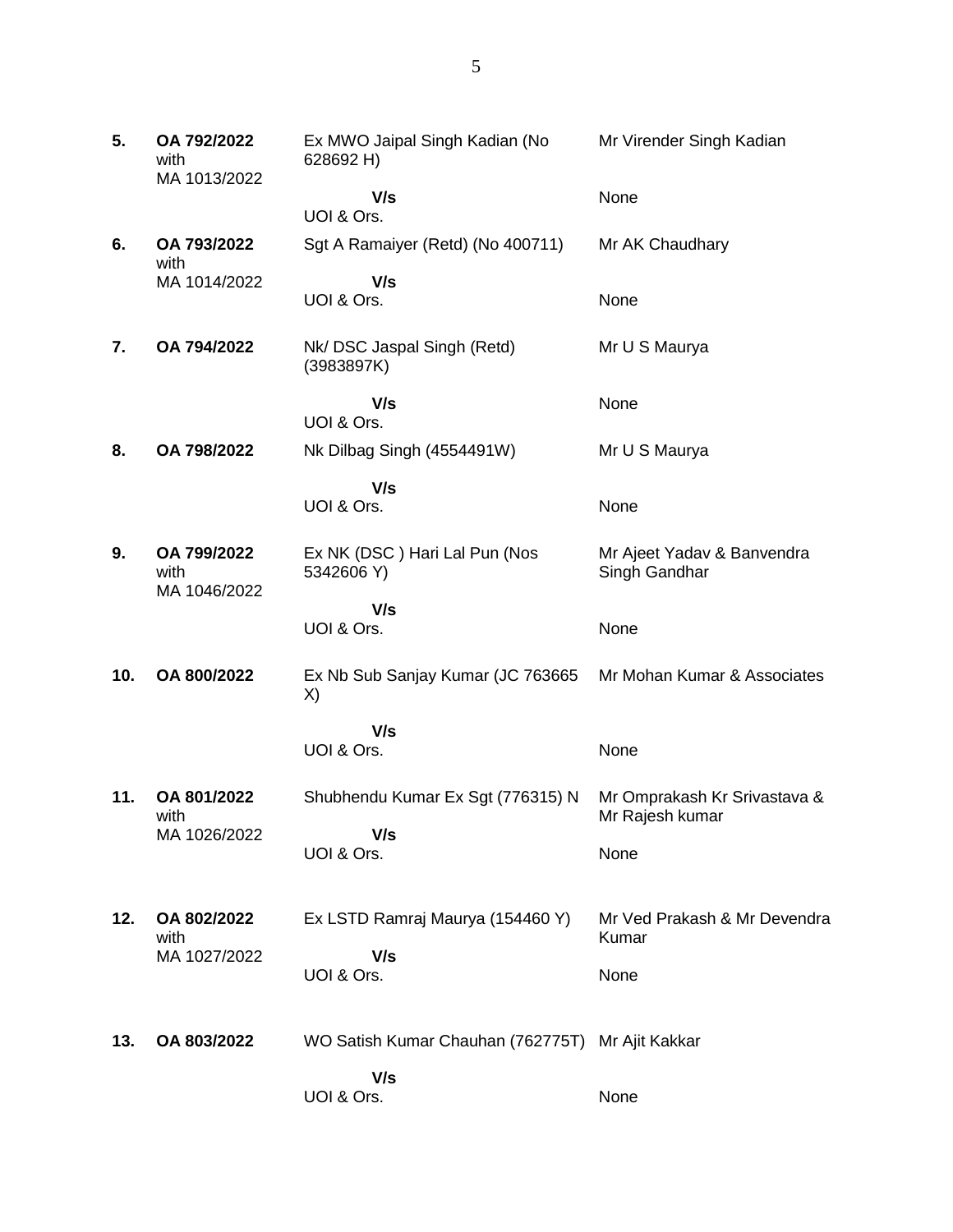| 14. | OA 804/2022                         | Ex Nk Jai Shankar Yadav (14838063-<br>K)                         | Mr Ved Prakash & Devendra<br>Kumar                  |  |
|-----|-------------------------------------|------------------------------------------------------------------|-----------------------------------------------------|--|
|     |                                     | V/s<br>UOI & Ors.                                                | None                                                |  |
| 15. | OA 805/2022<br>with<br>MA 1029/2022 | Ex SGT Dinesh Kumar 771987 K<br>V/s<br>UOI & Ors.                | Mr Ajit Kakkar<br>None                              |  |
| 16. | OA 806/2022<br>with<br>MA 1030/2022 | Ex LNK Rajesh Singh (15769352-F)<br>V/s<br>UOI & Ors.            | Mr Ved Prakash & Mr Devendra<br>Kumar<br>None       |  |
| 17. | OA 807/2022<br>with<br>MA 1031/2022 | Ex Rect Nardev (2718578-K)<br>V/s<br>UOI & Ors.                  | Mr Ved Prakash & Devendra<br>Kumar<br>None          |  |
| 18. | OA 808/2022<br>with<br>MA 1032/2022 | Ex Hav (DSC) Mohan Singh (<br>4050124-K)<br>V/s<br>UOI & Ors.    | Mr Ajeet Yadav & Banvendra<br>Singh Gandhar<br>None |  |
| 19. | OA 810/2022<br>with<br>MA 1036/2022 | Ex PO ELA Gopal Ray (213883 Z)<br>V/s<br>UOI & Ors.              | Mr Ved Prakash & Mr Devendra<br>Kumar<br>None       |  |
|     | <u>MA (EXECUTION)</u>               |                                                                  |                                                     |  |
| 20. | MA 2496/2019                        | Hav (GD) Nancha Ram Jat                                          | Mr NL Bareja                                        |  |
|     | ın<br>TA 646/2009                   | V/s<br>UOI & Ors                                                 | Mr. J S Yadav                                       |  |
| 21. | MA 997/2022<br>ın<br>OA 2348/2021   | (141714) CPO (Chelar) Pargat Singh<br>(Retd)<br>V/s<br>UOI & Ors | Mr Manoj Kr Gupta<br>None                           |  |

6